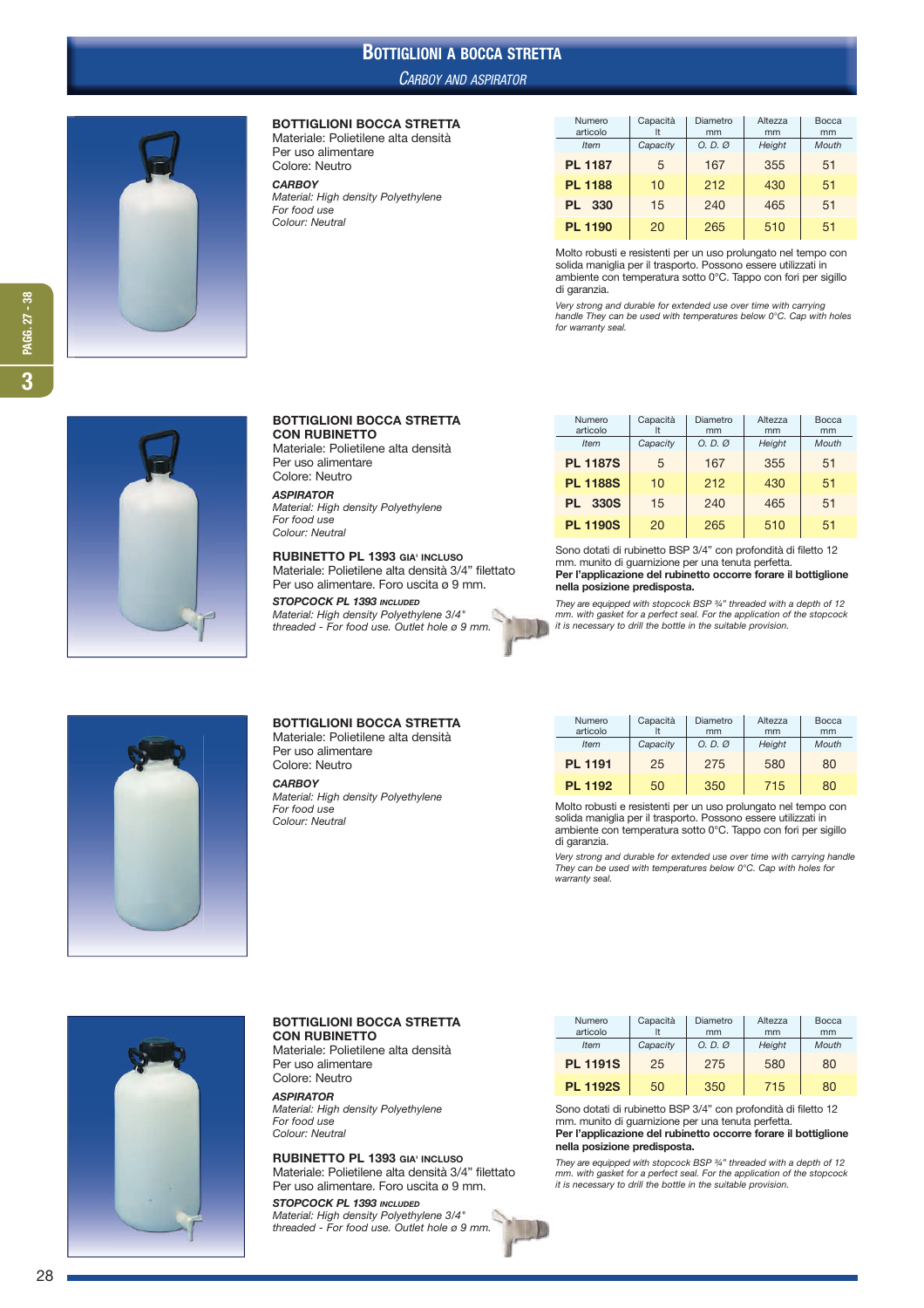# WIDE MOUTH STORAGE BOTTLES BOTTIGLIONI A BOCCA LARGA

| Numero<br>articolo | Capacità  | Diametro<br>mm    | Altezza<br>mm | Bocca<br>mm |  |
|--------------------|-----------|-------------------|---------------|-------------|--|
| <b>Item</b>        | Capacity  | $O. D. \emptyset$ |               | Mouth       |  |
| <b>PL 414</b>      | 5         | 167               |               | 85          |  |
| <b>PL 415</b>      | 210<br>10 |                   | 420           | 100         |  |

Molto robusti e resistenti per un uso prolungato nel tempo. Sono muniti di sottotappo per una buona tenuta. Forniti con tappo con fori per sigillo di garanzia. Ideali per contenimento di liquidi, polveri e granulati.

Very strong and durable for extended use over time. They are equipped with inner-cap for a tight seal. Supplied with cap with holes for warranty seal. Ideal for containing liquids, powders and granulates.

### BOTTIGLIONI BOCCA LARGA

Materiale: Polietilene alta densità Colore: Neutro Per uso alimentare Sono muniti di sottotappo e tappo con fori per

sigillo garanzia.

# *WIDE MOUTH STORAGE BOTTLES* Material: High density Polyethylene Colour: Neutral

For food use They are equipped with inner-cap and cap with holes for warranty seal.



| Numero           | Capacità | Diametro<br>Altezza |        | Bocca |  |
|------------------|----------|---------------------|--------|-------|--|
| articolo         |          | mm<br>mm            |        | mm    |  |
| <b>Item</b>      | Capacity | $O. D. \emptyset$   | Height | Mouth |  |
| 416<br>PL        | 15       | 240                 | 460    | 115   |  |
| 417<br><b>PL</b> | 20       | 265                 | 500    | 130   |  |
| <b>PL 1350</b>   | 25       | 275                 | 570    | 130   |  |

Molto robusti e resistenti per un uso prolungato nel tempo. Sono muniti di sottotappo per una buona tenuta. Forniti con tappo con fori per sigillo di garanzia. Ideali per contenimento di liquidi, polveri e granulati.

Very stronge and durable for extended use over time. They are equipped with inner-cap for a tight seal. Supplied with cap with holes for warranty seal. Ideal for containing liquids, powders and granulates.

## BOTTIGLIONI BOCCA LARGA

Materiale: Polietilene alta densità Colore: Neutro Per uso alimentare Sono muniti di sottotappo e tappo con fori per sigillo garanzia.

#### *WIDE MOUTH STORAGE BOTTLES*

Material: High density Polyethylene Colour: Neutral For food use They are equipped with inner-cap and cap with holes for warranty seal.



| Numero        | Capacità                      | Diametro | Altezza | Bocca |  |
|---------------|-------------------------------|----------|---------|-------|--|
| articolo      |                               | mm       | mm      | mm    |  |
| <b>Item</b>   | Capacity<br>$O. D. \emptyset$ |          | Height  | Mouth |  |
| <b>PL 505</b> | 5                             | 160      | 295     | 88    |  |
| <b>PL 510</b> | 10                            | 193      | 365     | 88    |  |

Sono muniti di sottotappo per una buona tenuta. Ideali per contenimento di liquidi, polveri e granulati.

They are equipped with inner-cup for a tight seal. Ideal for containing liquids, powders and granulates.

#### BOTTIGLIONI BOCCA LARGA (tipo economico) Materiale: Polietilene alta densità

Colore: Neutro Per uso alimentare Sono muniti di sottotappo

*STORAGE BOTTLES (economic type)* Material: High density Polyethylene Colour: Neutral For food use They are equipped with inner-cup



| Capacità<br>Numero |          | Diametro          | Altezza | Bocca |
|--------------------|----------|-------------------|---------|-------|
| articolo           |          | mm                | mm      | mm    |
| <b>Item</b>        | Capacity | $O. D. \emptyset$ | Height  | Mouth |
| PL 2383            | 50       | 350               | 705     | 190   |

#### BOTTIGLIONE LATTE

Materiale: Polietilene alta densità Colore: Bianco Per uso alimentare Tappo a pressione a tenuta ermetica

#### *MILK BOTTLE* Material: HDPE

Colour: White For food use Hermetic pressure cap.

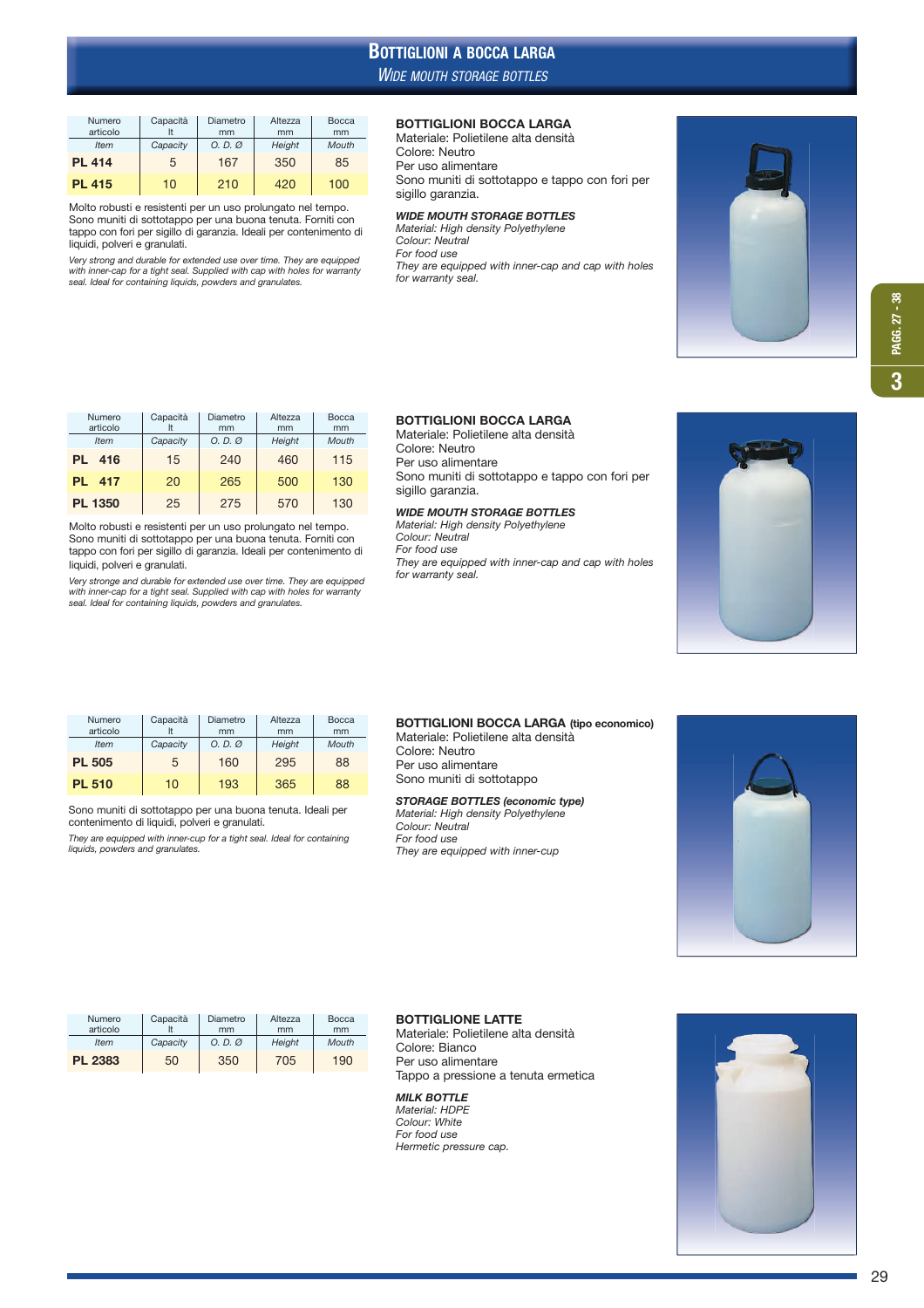# U.N. APPROVED TANKS TANICHE OMOLOGATE O.N.U.





## TANICHE SOVRAPPONIBILI OMOLOGATE O.N.U.

Materiale: Polietilene alta densità ad alto peso molecolare Colore: Neutro o Blu - Per uso alimentare

Sono muniti di tappo (DIN 51) autosigillante con guarnizione totale in Polietilene espanso che assicurano la tenuta ai liquidi. Sottotappo alimentare. Possono essere forniti di rubinetto PL 1394.

#### PRATICITÀ:

- Le dimensioni permettono la sovrapposizione sui pallet 800x1200 e 1000x1200
- La maniglia consente una presa comoda e sicura, i rilievi supe riori garantiscono un'ottima stabilità
- La superficie delle pareti permette l'applicazione sicura e per fetta di etichette
- Il fondo dotato di presa che consente un facile travaso

#### OMOLOGAZIONI:

Sono utilizzabili per spedizioni di prodotti pericolosi nella norma tiva O.N.U. e in accordo con la regolamentazione terrestre (ADR-RID), marittima (IMO-IMDG), aerea (IATA-ICAO)

| Numero<br>articolo | Capacità<br>It | Lato<br>mm | Lato<br>mm | Altezza<br>mm | Bocca<br>mm | Omologazione<br>O.N.U. |
|--------------------|----------------|------------|------------|---------------|-------------|------------------------|
|                    |                |            |            |               |             |                        |
| Item               | Capacity       | Dim.       | Dim        | Height        | Mouth       | U.N. Approval          |
| <b>PL 4111</b>     | 5              | 163        | 187        | 236           | 45          | 3H1/Y1.8/150           |
| <b>PL 4113</b>     | 10             | 187        | 227        | 320           | 45          | 3H1/Y1.8/150           |
| <b>PL 4115</b>     | 20             | 236        | 288        | 380           | 45          | 3H1/Y1.8/180           |
| <b>PL 4122</b>     | 25             | 245        | 295        | 468           | 45          | 3H1/Y1.8/180           |
| <b>PL 4119</b>     | 30             | 287        | 314        | 446           | 45          | 3H1/Y1.8/180           |



## *U.N. APPROVED STACKABLE TANKS*

Material: High density Polyethylene of high molecular weight Colour: Neutral or Blue - For food use They are equipped with self-sealing cap (DIN 51) with total gasket in Polyethylene foam which ensure the tightness of liquids. Inner-cap for food. They can be supplied with stopcock PL 1394.

#### *CONVENIENCE:*

- The dimensions allow the overlap in the pallet 800x1200 and 1000x1200 mm
- The handle allows a secure and comfortable grip, the upper shape provides excellent stability
- The surface of the walls allows a safe and perfect application of labels The concave bottom allows an easy transfer

## *CERTIFICATIONS:*

- They can be used for shipments of dangerous goods into the U.N. rules and in accordance with the regulation for road transport (ADR-RID), sea (IMO-IMDG), air (IATA-ICAO)

## Colore Blu - *Blue* colour Colore Neutro - *Neutral colour*

| Numero<br>articolo | Capacità<br>It | Lato<br>mm | Lato<br>mm | Altezza<br>mm | Bocca<br>mm | Omologazione<br>O.N.U. |
|--------------------|----------------|------------|------------|---------------|-------------|------------------------|
| <b>Item</b>        | Capacity       | Dim.       | Dim        | Height        | Mouth       | U.N. Approval          |
| <b>PL 4110</b>     | 5              | 163        | 187        | 236           | 45          | 3H1/Y1,8/150           |
| <b>PL 4112</b>     | 10             | 187        | 227        | 320           | 45          | 3H1/Y1.8/150           |
| <b>PL 4114</b>     | 20             | 236        | 288        | 380           | 45          | 3H1/Y1.8/180           |
| <b>PL 4121</b>     | 25             | 245        | 295        | 468           | 45          | 3H1/Y1.8/180           |
| <b>PL 4118</b>     | 30             | 287        | 314        | 446           | 45          | 3H1/Y1,8/180           |

### Accessori per taniche - *Accessories for tanks*

| Numero<br>articolo | Descrizione                                                                                                                                                                       |
|--------------------|-----------------------------------------------------------------------------------------------------------------------------------------------------------------------------------|
| <b>Item</b>        | <b>Description</b>                                                                                                                                                                |
| PL 4100/6          | Tappo sigillo con valvola di sfiato in gomma siliconica, per fusti e taniche sovrapponibili<br>Seal cap with silicone rubber and gas release valve, for stackable drums and tanks |
| PL 4100/7          | Chiave per tappi taniche sovrapponibili<br>Caps key for stackable tanks                                                                                                           |
| <b>PL 1394</b>     | Rubinetto ø 20 mm interno, Per taniche sovrapponibili e fusti attacco 3/4"<br>ø 20 mm internal stopcock for stackable tanks and drums for connection 3/4"                         |
| PL 4100/8          | Tappo a sigillo con versatore a scomparsa<br>Seal cap with retractable spout                                                                                                      |